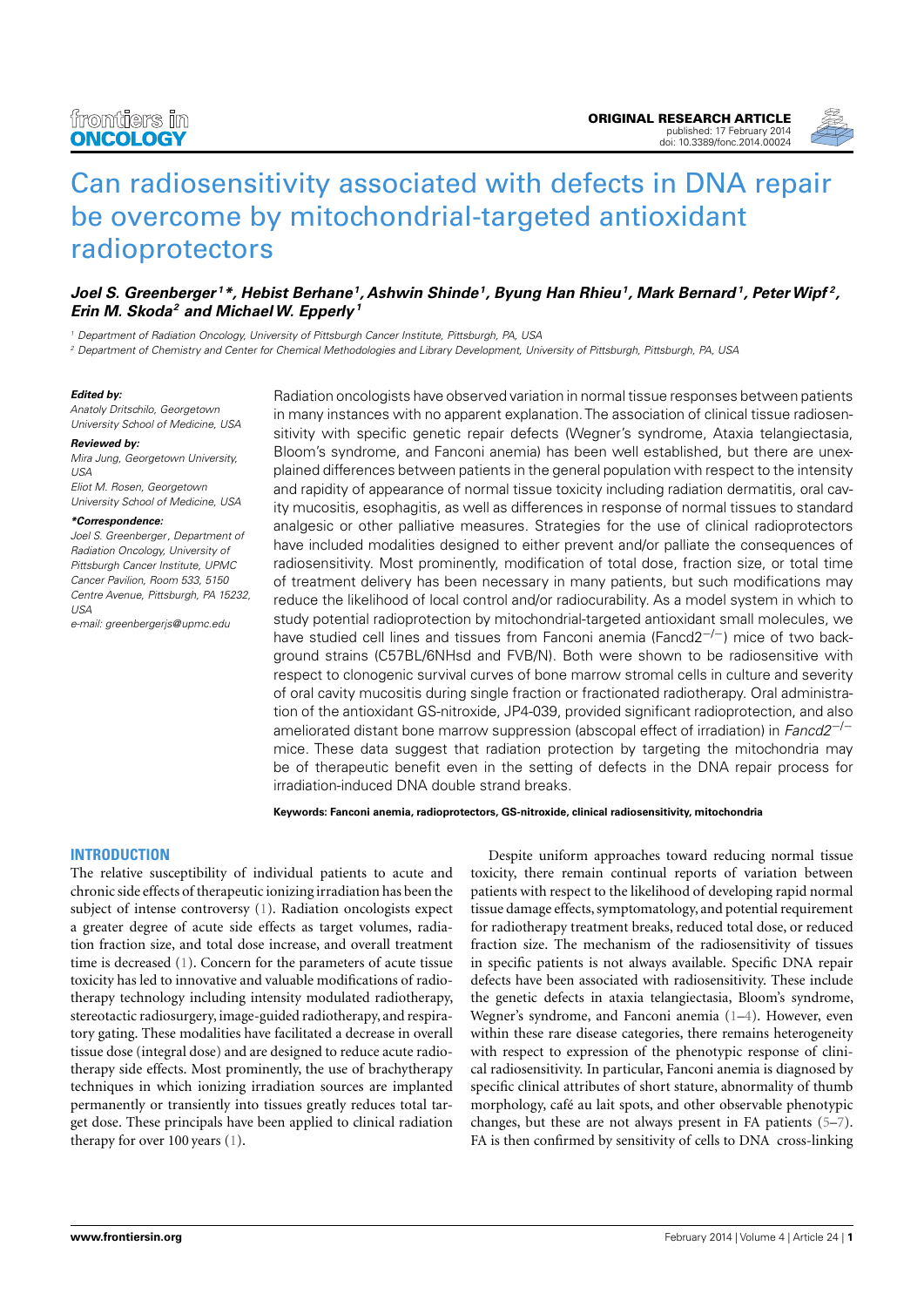agents such as mitomycin  $C(6, 7)$  $C(6, 7)$  $C(6, 7)$  $C(6, 7)$ . Given the complexity of the FA pathway, involving 15 or more proteins, the repair mechanism in this clinical syndrome has been termed one of a "defect in the scaffolding" of DNA repair process [\(6,](#page-7-4) [7\)](#page-7-3). FA proteins serve as a base for the complex interaction of proteins in DNA double strand break repair. While two patients may be diagnosed with FA and in fact have defects at the level of the same protein (for example, FANC-A), one may be radiosensitive and the other may not [\(5\)](#page-7-2). This observation is particularly important, because of the presence in FA patients of a high likelihood development of epithelial cancers, including head and neck cancer. There are many reports of FA patients who suffer significant morbidity of clinical radiotherapy, including inability to tolerate standard clinical fractionation for a 5.5 weeks course of post-operative radiotherapy for head and neck cancer [\(5\)](#page-7-2). Given the same genotypic complement in FA patients with defects in the same protein of the same pathway, radiation oncologists have been cautious in treating FA patients, knowing that some will experience significant normal tissue toxicity. Furthermore, the use of radiotherapy in treatment of FA patients has been discouraged by many investigators in the field because of the likelihood of significant side effects [\(5\)](#page-7-2).

## **MATERIALS AND METHODS**

## **MICE AND ANIMAL CARE**

Fanconi anemia (*Fancd2*−/−) mice were bred from the mating of *Fancd2*+/<sup>−</sup> heterozygote pairs and were derived from either the C57BL/6 background [\(2\)](#page-7-5) or the FVB/N background [\(3\)](#page-7-6) strains. Mice were housed four per cage according to Institutional IACUC guidelines and fed standard Purina® chow and deionized water. Animals for irradiation studies were uniformly 6–8 weeks of age and both males and females were studied.

## **ANIMAL IRRADIATION**

Total body irradiation was carried out using a cesium gamma cell irradiator at 70 cGy [\(8\)](#page-7-7). Head and neck irradiation was carried out using a Varian Clinac 6 mV linear accelerator radiation beam and using a technique whereby thoracic cavity and abdomen as well as all four limbs were shielded such that only the head and neck were irradiated. All irradiation doses were calibrated using thermoluminescent dosimeters and dose rate was uniformly 200 cGy/min  $(9, 10)$  $(9, 10)$  $(9, 10)$ .

## **IN VITRO RADIATION STUDIES**

Bone marrow stromal cell lines from several mouse strains were derived from the adherent layer of long-term bone marrow cultures [\(11\)](#page-7-10). Briefly, long-term bone marrow cultures were established from *Fancd2*−/−, *Fancd2*+/−, and *Fancd2*+/<sup>+</sup> mice (C57BL/6J mouse strain). Non-adherent cells were removed weekly and assayed for total cells produced, as well as those cells capable of producing colonies in semi-solid medium in secondary culture. Colonies were scored at day 7 and day 14. The results of these studies showed significant decrease in the capacity of cultures to produce hematopoietic cells over 22 weeks (Permanent cell lines were established from the adherent layer of these long-term bone marrow cultures and produced cell lines that are adherent in culture and fibroblastic. These are also called mesenchymal stem cells.). Non-adherent cells from the 4-week harvest of long-term

marrow cultures were carried in medium supplemented with IL-3 and clonal cell lines established. These are termed hematopoietic cells and are IL-3-dependent multilineage colony forming cells capable of forming neutrophils, macrophages, erythroid cells, megakaryocytes, and monocytes. Briefly, the adherent cell layer from 4-week-old continuous marrow cultures was trypsinized and cells were passaged weekly in Dulbecco's modified Eagle's medium supplemented with 10% fetal bovine serum and antibiotics according to published methods. After 10 weeks of passage, cell lines were cloned by limiting dilution technique in 96 well plates and using Poisson statistics. Single cell-derived clonal lines were passaged weekly according to published methods.

Interleukin-3 (IL-3)-dependent hematopoietic progenitor cell lines were derived from the non-adherent cells of 4-week-old longterm bone marrow cultures and were passaged in Iscove's medium supplemented with 10% fetal bovine serum and  $10 \mu$ M recombinant murine IL-3 [\(12\)](#page-7-11), according to published methods. Cells for radiation survival curves were utilized from cultures that had been passaged for at least 10 weeks *in vitro*.

Bone marrow stromal cell line irradiation survival curves were carried out with cells irradiated to doses between 0 and 800 cGy using a cesium gamma cell irradiator. Cells were plated in six well tissue culture plates and colonies on the adherent layer consisting of >50 cells per colony were scored at day 7. IL-3-dependent hematopoietic progenitor cell lines were irradiated in suspension culture to doses described above, but then plated into semisolid medium culture containing 0.8% methylcellulose containing Iscove's medium supplemented with  $10 \mu M$  IL-3. Non-adherent cell-derived colonies in agar secondary culture of size greater than 50 cells were scored at day 7 [\(11,](#page-7-10) [12\)](#page-7-11).

Plating densities for both adherent stromal and non-adherent, IL-3-dependent cells were varied such that colonies counted at day 7 were in the range of 100/dish. Statistical analysis was carried out and *p*-values <0.05 were considered statistically significant. All the radiation survival curve studies were done in triplicate and the results calculated based on the average of three experiments [\(11,](#page-7-10) [12\)](#page-7-11).

## **ASSAYS FOR DNA DOUBLE STRAND BREAKS**

DNA double strand breaks were measured by a Comet assay using a kit method [\(11\)](#page-7-10). Briefly, bone marrow stromal cell lines, mesenchymal stem cells, or IL-3-dependent hematopoietic progenitor cell lines (hematopoietic cells) were irradiated to doses of 0 or 5 Gy, and then cells removed from suspension culture, placed on gel to assay for the migration of DNA fragments. The migration of DNA fragments is characterized as a Comet-"Tail," and the long "Tail" is indicative of small DNA fragments migrating far from the initial cell nucleus. At least 1000 individual cells were scored for each irradiation dose, and a mean and standard error calculated based on the length of the Comet-"Tail."

## **ASSAY FOR ANTIOXIDANT STORES WITHIN CELLS AND TISSUES**

The Trolox assay was carried out to measure antioxidant stores [\(11\)](#page-7-10). *Fancd2*+/+, *Fancd2*+/−, and *Fancd2*−/<sup>−</sup> mouse stromal and IL-3-dependent hematopoietic progenitor cell lines were irradiated to doses of 0, 5, or 10 Gy. Cells were harvested at 24 h after irradiation and snap frozen on liquid nitrogen. Cell pellets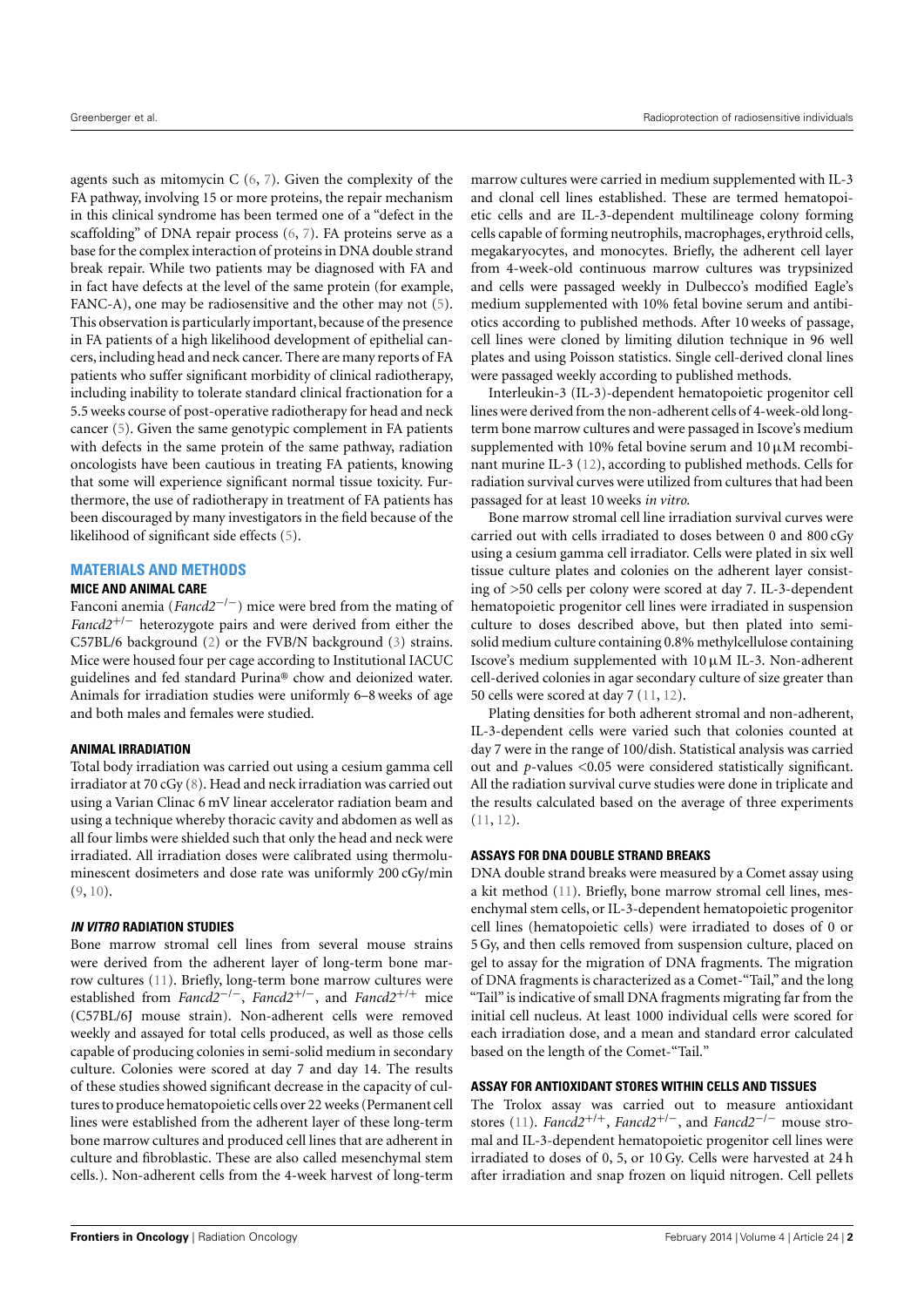were then thawed and mechanically homogenized in cold phosphate buffered solution. Protein concentrations were standardized by Bradford assay to 1 mg/mL of protein sample, and antioxidant reductive capacity (antioxidant status) was measured using a commercial kit (Northwest Life Science Specialties, Vancouver, BC, Canada). This assay measures the antioxidant capacity of cells based on the ability of cellular antioxidants to reduce  $Cu++$  to Cu+, which reacts with bathocuproine to form a color complex absorbing at 480–490 nm. The antioxidant capacity was compared to a standard curve generator using Trolox units and all data was, therefore, expressed as millimolar or equivalents of Trolox units [\(11\)](#page-7-10).

## **HISTOPATHOLOGIC EVALUATION OF IRRADIATED TISSUES**

Oral cavity irradiation damage was scored as percent ulceration in sections of tongue tissue removed at various times after head and neck irradiation of mice (non-anesthetized). At least five sections per animal, and at least 20 animals per experiment were analyzed. Over 1000 high power microscopic fields were scored for percent ulceration, and the results presented as the percent ulceration [\(9,](#page-7-8) [10\)](#page-7-9). The surface area of oral cavity tissue or tongue was standardized to unirradiated control as 100% intact epithelium. The percent of the surface area on these slides that was denuded, or replaced by ulceration or damage to the surface area, was then calculated based on examination of the slides. All data are presented as "percent ulceration," which was scored on at least 10 slides/sample.

#### **ANTIOXIDANT SMALL MOLECULE THERAPY USING GS-NITROXIDE**

The small molecule GS-nitroxide, JP4-039 [\(8,](#page-7-7) [13\)](#page-7-12), and related analogs are established radioprotectors and target mitochondria [\(14,](#page-7-13)[15\)](#page-7-14). These drugs have been compared, and JP4-039 was used in the present studies. JP4-039 is in the category of hemigramicidintargeting of the antioxidant 4-Amino-Tempol, and is used in radiation protection and mitigation studies, because of its small size. The mitochondrial targeting sequence is the smallest in JP4- 039 compared to multiple other GS-nitroxides in that class [\(8,](#page-7-7) [13\)](#page-7-12). For *in vitro* radiation protection and mitigation experiments, the compound was administered at  $10 \mu M$ , and JP4-039 was added either one hour before irradiation or immediately after irradiation and maintained in the culture plates for 7 days up to the time of scoring the colony assay.

For *in vivo* experiments, JP4-039 was suspended in a novel emulsion (F15) containing Tween detergent, which facilitates localization of the compound in the locally applied tissue [\(16\)](#page-7-15). Visualization of the small molecule to the mitochondria of cells in culture was carried out using a fluorescent BODIPY® labeled modification of JP4-039 [\(17\)](#page-7-16). For *in vivo* experiments, JP4-039/F15 was administered in a 100µL volume intraorally to non-anesthetized mice containing 4 mg/ml JP4-039. Control groups received F15 emulsion alone in the same  $100 \mu L$ volume.

## **ANIMAL SAFETY AND IACUC REGULATIONS**

For all *in vivo* experiments, animal suffering was minimized and animals were sacrificed when greater than 20% body weight was reduced or significant morbidity from irradiation was determined.

#### **RESULTS**

## **Fancd2** <sup>−</sup>**/**<sup>−</sup> **MICE ARE AN EXCELLENT MODEL SYSTEM FOR RADIATION SENSITIVITY ISSUES IN HEAD AND NECK IRRADIATION**

*Fancd2*−/−, heterozygote *Fancd2*+/−, and wild type controls from the same litters (*Fancd2*+/+) were derived from both the C57BL/6J and the FVB/N background. The advantage of having *Fancd2*−/<sup>−</sup> mice from two different genetic background mouse strains added robustness to the data for any experiments purporting to show radiosensitivity of normal tissues. As shown in **[Table 1](#page-3-0)**, summary of data from previous publications indicates that compared to the heterozygote and wild type *Fancd2*+/<sup>+</sup> littermates, *Fancd2*−/<sup>−</sup> mice of both strains were markedly radiosensitive. In particular, bone marrow stromal cells and hematopoietic progenitor cells show distinctly different phenotypes with respect to radiation sensitivity [\(11\)](#page-7-10). Bone marrow stromal cells are radiosensitive [\(11\)](#page-7-10), while hematopoietic progenitor cells are radiation resistant [\(11\)](#page-7-10). Since intact *Fancd2*−/<sup>−</sup> mice display radiosensitivity in response to total body irradiation [\(2\)](#page-7-5), the conclusion from these studies has been that the sensitivity of the microenvironment (mesenchymal stem cells, bone marrow stromal cells) communicates to hematopoietic cells the phenotype of radiosensitivity of the organ of the bone marrow. Current research in *Fancd2*−/<sup>−</sup> mice has suggested that the profound radiosensitivity of the animals to total body irradiation is mediated through destruction of hematopoietic stem cells through DNA double strand breaks [\(4\)](#page-7-1). Recent evidence suggests that aldehydes intrinsically produced by all cells are handled by aldehyde dehydrogenase-2, and when this gene is also deleted from *Fancd2<sup>−/−</sup>* mice, the animals become profoundly radiosensitive [\(4,](#page-7-1) [18\)](#page-7-17); however, this data measuring hematopoietic stem cells in irradiated mice does not answer the question of whether the lesion is mediated through hematopoietic cells, bone marrow stromal cells, or both cell phenotypes. The data presented in cell culture of distinct separated populations of cells [\(19\)](#page-7-18) suggests that the mechanism is indirect and through the stromal cells of the microenvironment. The radiosensitivity was documented by either increased percent ulceration scoring at day 5 after single fraction irradiation, scoring at day 5 after fractionated irradiation, or in the case of the *Fancd2*−/<sup>−</sup> (FVB/N) mouse model dose response curves were carried out delivering doses ranging from 24 to 30 Gy. In both model systems and both background strains, there was uniform radiosensitivity of the *Fancd2*−/<sup>−</sup> genotype. **[Table 1](#page-3-0)** summarizes the results from two recent publications demonstrating the radiosensitivity of *Fancd2*−/<sup>−</sup> mice, including experiments using single fraction, fractionated irradiation, and dose response curves. Of interest, the day 2 scoring after irradiation did not allow a significant variation between mouse genotypes; however, by day 5, ulceration was well-established and was more significant in the *Fancd*2<sup>−/−</sup> mice [\(19\)](#page-7-18).

# **ADMINISTRATION OF THE SMALL MOLECULE REACTIVE OXYGEN SPECIES SCAVENGER JP4-039 AMELIORATES IRRADIATION-INDUCED TOXICITY IN VIVO**

In both C57BL/6J and FVB/N background mouse strains, administration of JP4-039/F15 significantly ameliorated irradiationinduced mucosal ulceration, measured as tongue ulceration (**[Table 2](#page-3-1)**). In the C57BL/6J background mouse strain, an additional control group of F15 emulsion alone showed no difference from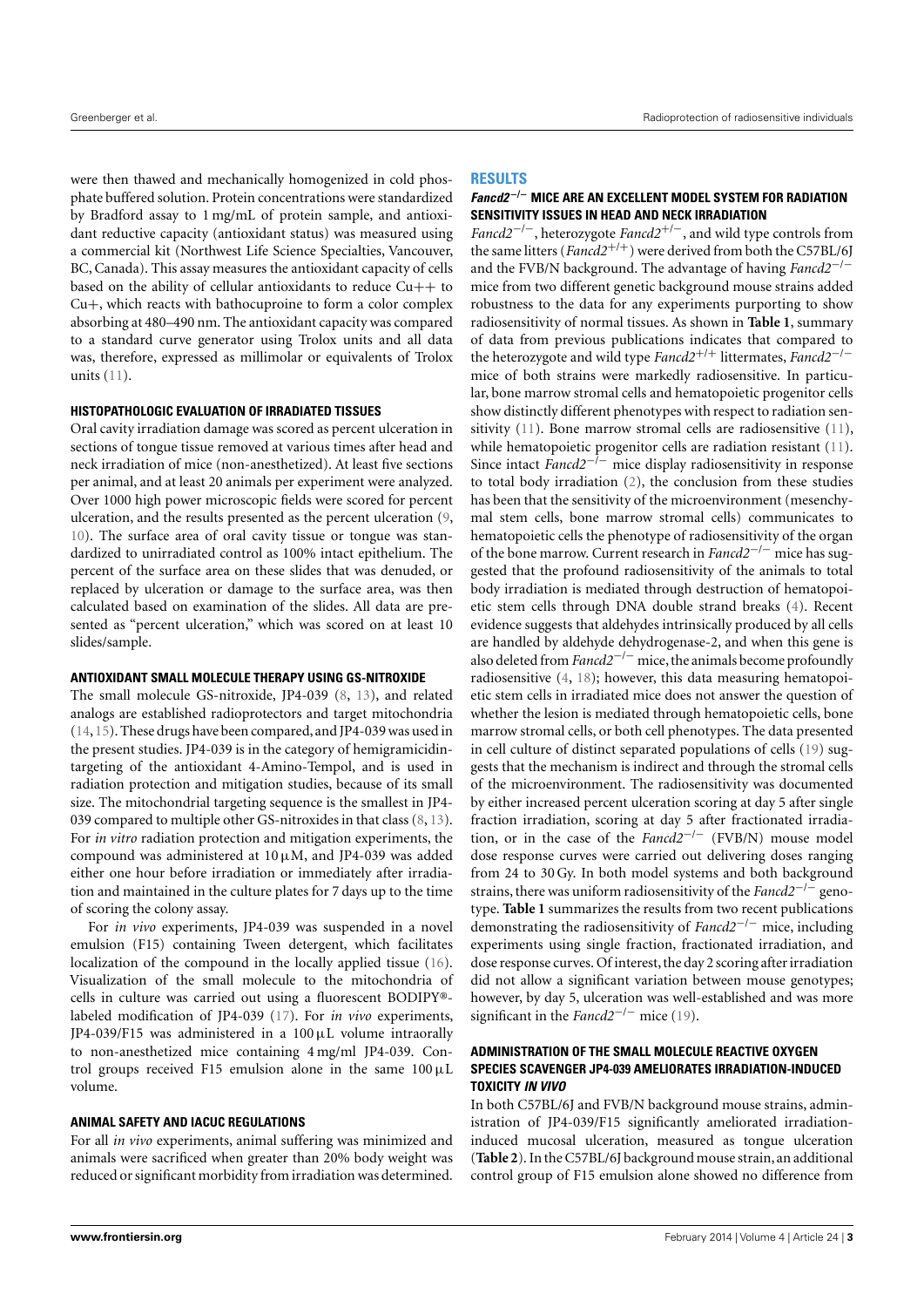<span id="page-3-0"></span>

|  |  | Table 1   Radiobiology of $Fancd2^{-/-}$ (Fanconi anemia) mice and bone marrow-derived cell lines. |
|--|--|----------------------------------------------------------------------------------------------------|
|--|--|----------------------------------------------------------------------------------------------------|

| Mouse strain                        | <b>Total body</b><br>irradiation | Longevity of<br>hematopoiesis | <b>Marrow</b><br>mesenchymal | <b>Marrow</b><br>hematopoietic | Reference |
|-------------------------------------|----------------------------------|-------------------------------|------------------------------|--------------------------------|-----------|
|                                     |                                  | in long-term                  | stem cells                   | progenitor cells               |           |
|                                     |                                  | marrow cultures               |                              |                                |           |
| C57BL/6J ( <i>Fancd</i> $2^{-/-}$ ) | Sensitive                        | Decreased                     | Radiosensitive               | Radioresistant                 | (2, 11)   |
| C57BL/6J (Fancd $2^{+/-}$ )         | Intermediate                     | Intermediate                  | Intermediate                 | Intermediate                   | (2, 11)   |
| C57BL/6J ( $Fancd2^{+/+}$ )         | <b>Baseline</b>                  | 22 weeks                      | <b>Baseline</b>              | <b>Baseline</b>                | (2, 11)   |
| $FVB/N$ ( <i>Fancd</i> $2^{-/-}$ )  | Sensitive                        | Unknown                       | Radiosensitive               | Radioresistant                 | (4, 19)   |
| $FVB/N$ ( <i>Fand</i> $2^{+/-}$ )   | Intermediate                     | Unknown                       | Intermediate                 | Intermediate                   | (19)      |
| $FVB/N$ ( <i>Fancd</i> $2^{+/+}$ )  | <b>Baseline</b>                  | Unknown                       | <b>Baseline</b>              | <b>Baseline</b>                | (19)      |

<span id="page-3-1"></span>

| Table 2   Effect of GS-nitroxide (JP4-039) on radiation biology of <i>Fancd2<sup>–/ –</sup></i> mice, tissues, and cell lines. |  |  |  |  |  |  |  |  |  |
|--------------------------------------------------------------------------------------------------------------------------------|--|--|--|--|--|--|--|--|--|
|--------------------------------------------------------------------------------------------------------------------------------|--|--|--|--|--|--|--|--|--|

| Mouse strain                             | <b>Total body</b><br>radiation | Oral cavity | <b>Hematopoiesis</b><br>in long-term<br>cultures | <b>Bone marrow</b><br>mesenchymal<br>stem cells | <b>Bone marrow</b><br>hematopoietic<br>progenitor cells | Reference   |
|------------------------------------------|--------------------------------|-------------|--------------------------------------------------|-------------------------------------------------|---------------------------------------------------------|-------------|
| C57BL/6NHsd (JP4-039)                    | Increased survival             | Protected   | Increased                                        | Made radioresistant                             | Increased resistance                                    | (8, 16, 20) |
|                                          |                                |             |                                                  |                                                 |                                                         |             |
| C57BL/6J Fancd2 <sup>-/-</sup> + JP4-039 | Unknown                        | Protected   | Unknown                                          | Made radioresistant                             | No effect                                               | (11)        |
| C57BL/6J Fancd2 <sup>+/-</sup> + JP4-039 | Unknown                        | Unknown     | Not tested                                       | Unknown                                         | Made radiosensitive                                     | (11)        |
| FVB/N Fancd2 <sup>+/+</sup> + JP4-039    | Unknown                        | Protected   | Not tested                                       | Made radioresistant                             | Unknown                                                 | (19)        |
| FVB/N (Fancd2 <sup>-/-</sup> ) + JP4-039 | Unknown                        | Protected   | Not tested                                       | Made radioresistant                             | Unknown                                                 | (19)        |
| FVB/N Fancd2 <sup>+/-</sup> + JP4-039    | Unknown                        | Unknown     | Not tested                                       | Unknown                                         | Unknown                                                 | (19)        |

irradiation alone control and documented the effective radiation protective effect of JP4-039. In a four fraction irradiation experiment delivering 8 Gy daily with JP4-039/F15 administered immediately before each irradiation fraction, significant radioprotection was found in *Fancd2*−/<sup>−</sup> as well as heterozygote and *Fancd2*+/<sup>+</sup> mice (C57BL/6J background) (**[Table 2](#page-3-1)**). The lack of significant reduction in mucosal ulceration (tongue ulceration) in mice that had received the liposomal emulsion alone, F15, documents the radioprotective effect of the small molecule, JP4-039. **[Figure 1](#page-4-0)** demonstrates the possible site of action of JP4-039. JP4-039 is a mitochondrial-targeted nitroxide shown in the figure in the lower left portion of the cartoon demonstration of mitochondria [\(21\)](#page-7-20). The nitroxide response to the oxidative stress induced in the mitochondria is both direct by formation of free radicals inside the mitochondrial intermembrane space, but also by diffusion of free radicals across the mitochondrial membrane. Radical oxygen species (ROS) come also from nuclear or cytosolic-induced superoxide and hydrogen peroxide.

Free radicals have been shown to oxidize fatty acids within the mitochondria, particularly cardiolipin, but also to convert cytochrome C into a peroxidase, which can further oxidize cardiolipin [\(22,](#page-7-21) [23\)](#page-7-22). Mitochondrial cytochrome C is tightly bound to cardiolipin and after cardiolipin oxidation is released into the cytosol. Cytochrome C leaks from the mitochondrial membrane into the cytosol. Cytosolic cytochrome C initiates apoptosis. **[Figure 1](#page-4-0)** demonstrates that targeting of nitroxide to the mitochondria by JP4-039 increases the capacity of the molecule to neutralize free radicals within the mitochondria, reduce the formation of

oxidized cardiolipin, and reduce the capacity of the mitochondrial membrane to leak cytochrome C. The mitochondria are clearly involved in irradiation apoptosis. A summary of the currently understood mechanism of action of JP4-039 as a normal tissue radioprotector even in the setting of an in-field tumor is shown in **[Figure 2](#page-5-0)**. **[Figure 2](#page-5-0)** demonstrates in four panels the proposed mechanism of action of JP4-039. In the upper left panel, cancer cells are shown as having fewer mitochondria compared to normal cells. This is confirmed by recent studies (lower left panel) with five different tumor cell lines including the mouse head and neck cancer cell line TC1, Lewis lung carcinoma (3LL), and human tumor cell lines TG98, SOC19, and HELA. All are compared to normal mouse lung with respect to density of mitochondria per weight of a cell pack. Standardizing to normal lung with a 1.0 number for density of mitochondria based on Cox-IV as a representative mitochondrial protein, standardized to GADPH, for four of the five lines (exception being TG98) shows significant reduction in mitochondria based on Cox-IV expression. As shown in the upper right hand panel of **[Figure 2](#page-5-0)**, reduced mitochondrial gene expression as measured by RT-PCR is also documented in SC-1 (an oral squamous cell cancer line) and 3LL mouse tumor lines with respect to four mitochondrial marker RNA moieties. Only Nrf2 showed a relative similarity to normal lung in 3LL cells. The lower right hand panel of **[Figure 2](#page-5-0)** is relevant to the Fanconi D2−/<sup>−</sup> genotype. In this figure, cells in culture were incubated with JP4-039 labeled with the BODIPY fluorochrome [\(17\)](#page-7-16). Mitotracker localizes mitochondria, and this is shown in orange in the lower left hand panel. The BODIPY green color when added alone is shown in the far right panel lower to be diffusely seen throughout the cytoplasm.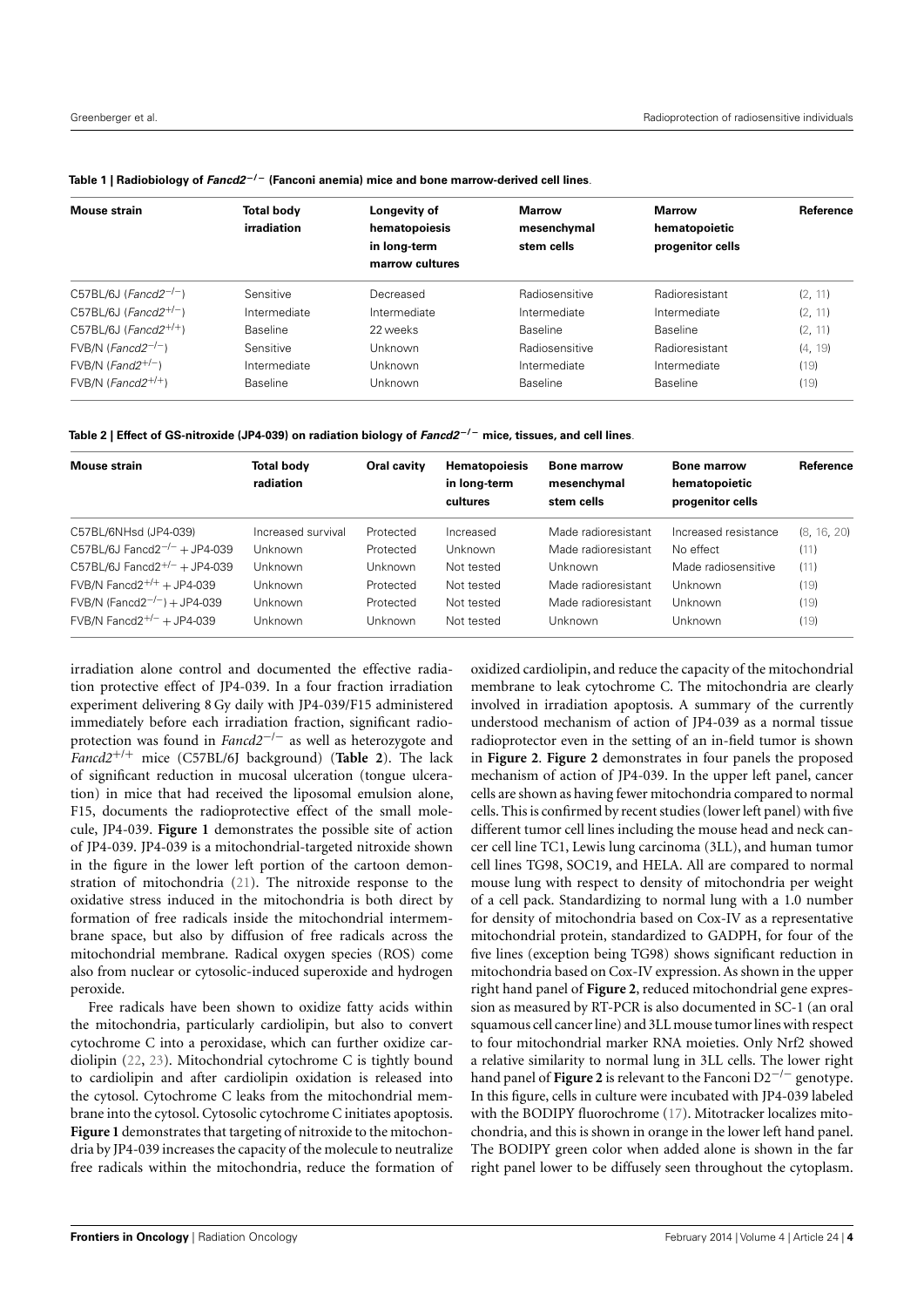

<span id="page-4-0"></span>However, when attached to the JP4-039, there is localization of BODIPY to the mitochondria (upper panels). Combining the Mitotracker with the BODIPY signal shows mitochondrial localization of BODIPY–JP4-039 to the mitochondria. White arrows in the upper three panels show mitochondrial localization in a dose response curve of 1, 2, and  $5 \mu M$  of the BODIPY–JP4-039 going from left to right in the upper photographs of the lower right hand panel of **[Figure 2](#page-5-0)**. By preventing cytochrome C release from the mitochondria, JP4-039 reduces irradiation-mediated normal tissue apoptosis [\(15,](#page-7-14) [24\)](#page-7-23).

## **ORAL CAVITY TISSUES ARE RADIOPROTECTED BY JP4-039, AS ARE BONE MARROW STROMAL CELLS FROM THE FANCD2** <sup>−</sup>**/**<sup>−</sup> **BACKGROUND**

Radiation survival curves were carried out using clonal cell lines of bone marrow stromal cells and also hematopoietic progenitor cells dependent upon IL-3, using cells derived from each of the three genotypes and each of the two background mouse strains. A recent publication documents the radiosensitivity of *Fancd2*−/<sup>−</sup> bone marrow stromal cells [\(11\)](#page-7-10).

# **THREE DIFFERENT LINES OF EVIDENCE SUGGEST THAT THE RADIOSENSITIVITY OF THE ORAL CAVITY EPITHELIUM FOLLOWS THAT OF BONE MARROW STROMAL CELLS AND AS SUCH IS TYPICAL OF MESENCHYMAL STEM CELLS**

Adherent cells from a Fancd2<sup>-/-</sup> patient were radiosensitive, and when the Fancd2 gene was re-expressed in these cells, radioresistance was restored in clonogenic survival curve assays, as well as in assays for DNA strand breaks using the Comet assay and for depleted antioxidant stores using the Trolox assay [\(17\)](#page-7-16). In these

studies with human cell lines, JP4-039 was radioprotective when added to the Fancd2<sup> $-/-$ </sup> human cells [\(17\)](#page-7-16). In two different mouse strains, both FVB/N and C57BL/6J, *Fancd2*−/<sup>−</sup> bone marrow stromal cells were radiosensitive compared to those from heterozygote or *Fancd2*+/<sup>+</sup> wild type genotypes, and the radiosensitive stromal cells were significantly protected by addition of JP4-039 prior to irradiation in culture [\(11\)](#page-7-10).

Hematopoietic cell lines growing in IL-3 culture for several months, and derived from *Fancd2<sup>−/−</sup>* long-term bone marrow cultures, were paradoxically radioresistant. In experiments with both the C57BL/6J and the FVB/N background mouse strain-derived long-term bone marrow cultures, *Fancd2*−/<sup>−</sup> hematopoietic cells showed a greater shoulder on the radiation survival curve in clonogenic survival assay *in vitro* [\(11,](#page-7-10) [19\)](#page-7-18).

Most carcinomas of the head and neck region are squamous cell in histopathology. Squamous cell tumors and cell lines have fewer mitochondria due to hypoxia and reduced requirement for oxidative metabolism. Mitochondrial targeting GS-nitroxides protect cells with increased numbers of mitochondria, which advantages normal cells (**[Figure 2](#page-5-0)**). Total bone marrow radiosensitivity in *Fancd2<sup>−/−</sup>* mice might be explained based on the radiation sensitivity of stromal cells, but not hematopoietic cells [\(11\)](#page-7-10). Bone marrow stromal cells, which are radiosensitive, are radioprotected by addition of JP4-039 [\(11\)](#page-7-10). In the background irradiation control condition, stromal cells release humoral factors, which are toxic to hematopoietic cells and may abrogate the association/attachment of hematopoietic cells with their stroma. Thus, the radiosensitivity of the hematopoietic stem cell (niche) might overpower intrinsic radioresistance of hematopoietic cells. Prior studies have demonstrated that fresh hematopoietic progenitor cells for the colony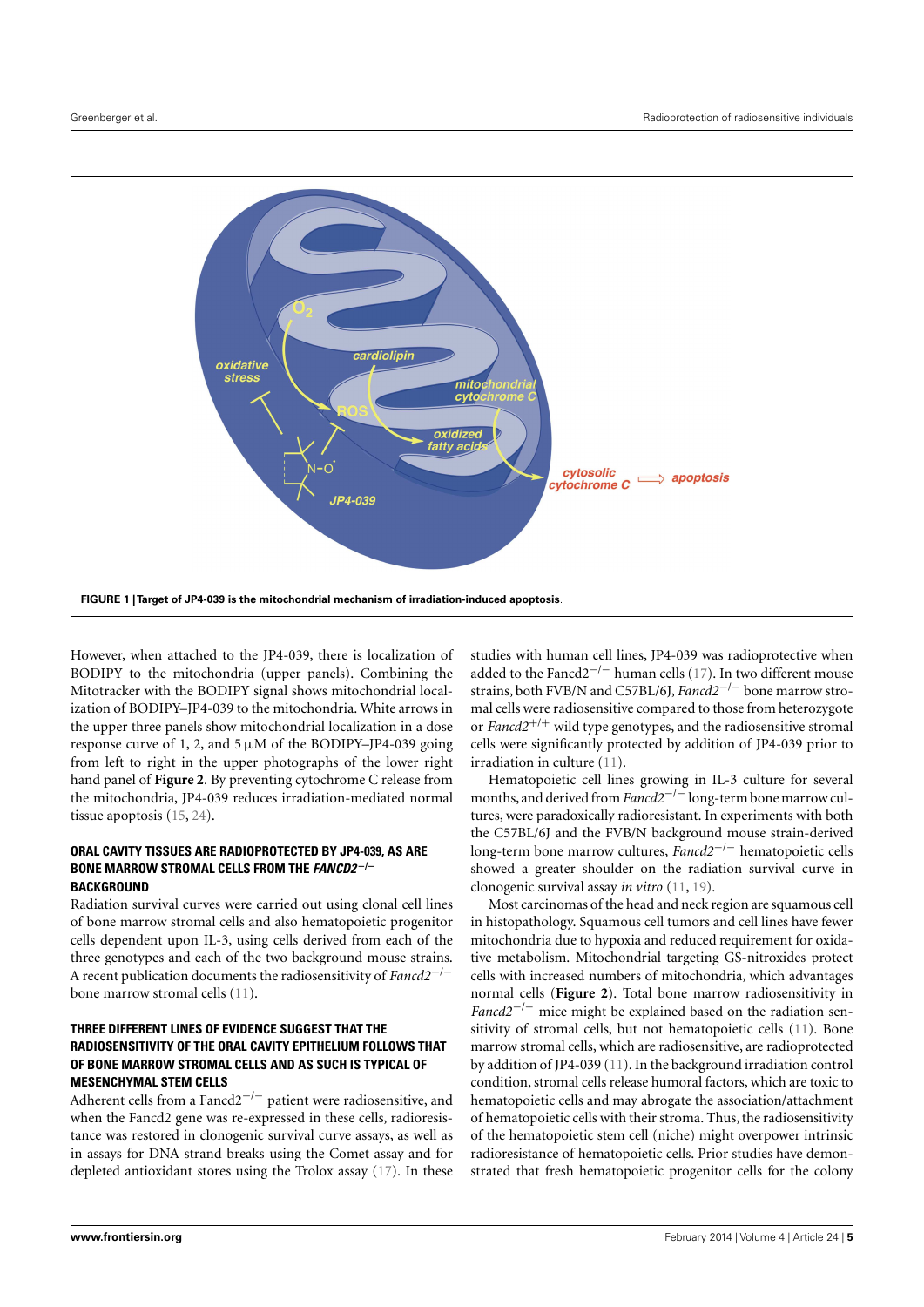

<span id="page-5-0"></span>forming unit granulocyte macrophage (CFU-GM) are radioresistant in the same *in vitro* clonogenic survival curve assay, indicating that it is not the IL-3-dependent cell line phenotype, which confers radioresistance [\(11\)](#page-7-10).

*Fancd2<sup>−/−</sup>* mice are radiosensitive to total body irradiation [\(2\)](#page-7-5) and the totipotential reconstituting bone marrow stem cells from *Fancd2<sup>−/−</sup>* mice have been shown to be relatively ineffective for repopulating total body irradiated recipients [\(4\)](#page-7-1).

The question of whether systemic administration of JP4-039 can be radioprotective for total body irradiated *Fancd2*−/<sup>−</sup> mice have not yet been investigated. Successful radioprotection by systemic administration of JP4-039, would complement the current reference studies on head and neck tissue radioprotection by local administration of JP4-039/F15, and would further strengthen the argument that the oral cavity tissues are more representative of bone marrow stromal cells than hematopoietic stem cells  $(11, 19)$  $(11, 19)$  $(11, 19)$ .

# **RECENT STUDIES SHOW THAT MITOCHONDRIAL-TARGETED SMALL MOLECULE RADIOPROTECTION OF Fancd2** <sup>−</sup>**/**<sup>−</sup> **(FVB/N) MOUSE ORAL CAVITY TISSUES DOES NOT ABROGATE EFFECTIVE RADIO-CONTROLLABILITY OF ORTHOTOPIC TUMORS**

In experiments treating orthotopic tumors derived from the TC1 squamous cell carcinoma cell line (derived from C57BL/6J mice),

single fraction or fractionated irradiation of mice with palpable tumors was successful in *Fancd2*−/−, heterozygote, and control *Fancd2*+/<sup>+</sup> mice. In control tumor bearing mice, tumor size increased similarly in all three mouse strains, and a single fraction of 28 or 8 Gy times four in a four fraction experiment resulted in similar tumor radio-controllability and similar tumor size reduction independent of mouse strain genotype. However, in these recent experiments, we documented the greater radiosensitivity of [*Fancd2*−/<sup>−</sup> (C57BL/6)] oral cavity tissue and amelioration of that radiosensitivity in mice receiving JP4-039/F15, even in the presence of orthotopic tumors.

The radiation survival curve of TC1 tumor cells *in vitro* was not altered by JP4-039 administration prior to or after irradiation. Given that JP4-039 has been demonstrated to localize to the mitochondria [\(17\)](#page-7-16) and act by stabilization of antioxidant stores, stabilization of the mitochondrial membrane and prevention of irradiation-induced apoptosis [\(17\)](#page-7-16), the failure to achieve these therapeutic goals with tumor cells *in vitro* and absence of radiation modification *in vivo* by administration of JP4-039 in F15 emulsion, suggests that the altered redox status of squamous cell carcinomas in cell lines *in vitro* or in tumors *in vivo*, may facilitate the normal tissue radioprotective action of the small molecule JP4-039 even in the setting of a DNA repair defect.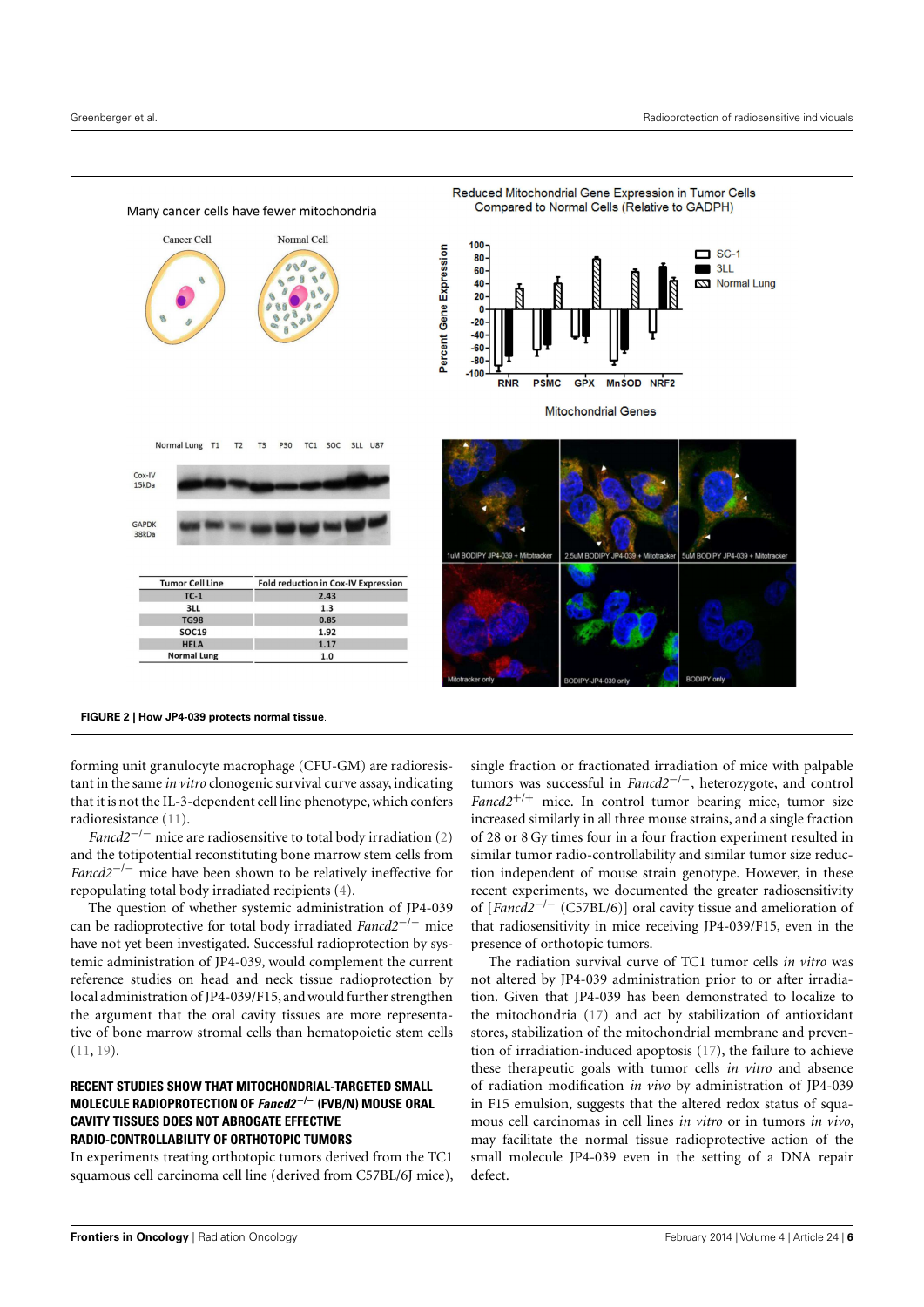#### **DISCUSSION**

Clinical radiotherapy is complicated in some patients due to their clinical normal tissue radiosensitivity. Most radiation oncologists observe that 10% of their patients develop acute radiation side effects early, and in some cases, with greater intensity and longer duration, despite administration of palliative drugs, than other patients. Since most of these clinically radiosensitive patients do not have a documented genetic defect that could explain their radiosensitivity [\(1\)](#page-7-0), most radiation oncologists observe the radiosensitivity and treat side effects at an earlier time, and continue the treatments throughout the radiotherapy course. Often in such patients, a treatment break or reduction in total dose, fraction size, or treated volume is necessary to minimize toxicity. Radioprotective agents tested in the clinic have been applied uniformly over populations of patients with no prior knowledge of who might develop side effects earlier. Such agents include Amifostine, Palifermin, and GM-CSF [\(1\)](#page-7-0). They have achieved some success in local administration, particularly in attempts to palliate a toxicity of head and neck irradiation. In those individuals in whom a genetic cause of radiosensitivity to clinical radiotherapy is known, Fanconi anemia patients, additional care is taken before initiation of irradiation to minimize or prevent side effects. The concern for extreme toxicity of head and neck irradiation in Fanconi anemia patients motivates some clinicians to avoid irradiation in the management of such patients, reserving the therapeutic approach to surgery alone. Local regional recurrence in such patients, which may require radiotherapy, is often also restricted, and secondary surgical procedures are usually undertaken [\(5\)](#page-7-2).

Fanconi anemia represents a particularly important diagnostic category for the testing of potential therapeutic benefits of radiation protective agents [\(6,](#page-7-4) [7\)](#page-7-3). Susceptibility to DNA double strand breaks and irradiation-induced cell death as well as the established background propensity of these patients for bone marrow failure and secondary malignancy, makes this patient population particularly vulnerable to radiotherapy toxicity. Regrettably, the high incidence of epithelial cancers in these patients, both those surviving therapeutic bone marrow transplantation, and those not transplanted, makes it necessary to design radioprotective strategies for normal tissues in attempts to offer these patients, the same chance of long-term local control and a cure that is offered to other patient groups [\(5,](#page-7-2) [25](#page-7-24)[–29\)](#page-7-25).

For our studies, we have taken advantage of the robustness of the animal model system for *Fancd2*−/<sup>−</sup> mice [\(2,](#page-7-5) [3\)](#page-7-6). The homozygous recombinant deletion genotype is available in two different background mouse strains, C57BL/6J and FVB/N, making observations more convincing, if conserved between the two mouse strains. Recent studies had documented the radiosensitivity of *Fancd2<sup>−/−</sup>* mice, specific tissues and organs from these animals, and bone marrow stromal cells established from long-term marrow culture. Radioprotection of cells in culture, and local tissues of the head and neck region by administration of an ROS scavenging small molecule (JP4-039) has been documented in cells and tissues from both mouse strains. These results provide strong evidence that an intrinsic DNA repair defect, documented in *Fancd2*−/<sup>−</sup> mice, can be overcome with respect to therapeutic radiation by administration of a mitochondrial-targeted radioprotectant.

These data further suggest that the initiation of radiation-induced apoptosis, which occurs in the nucleus with DNA double strand breaks,may not necessarily be fatal if the downstream effects of this initiation can be countered. The mitochondria have been shown to be a critical target for radiation protection given the strong association of mitochondrial-mediated apoptosis with ionizing irradiation [\(12,](#page-7-11) [17,](#page-7-16) [20,](#page-7-19) [30\)](#page-7-26). Previous studies had demonstrated that initial DNA strand breaks in the nucleus are followed by rapid activation of DNA repair proteins, first ATM phosphorylation, activation of the Fanconi pathway, associated molecules including BRCA1, BRCA2, RAD51, and RAD52, and at the same time activation of stress-associated protein kinases, p53 and p21, which migrate from the nucleus to the mitochondria. At the level of the mitochondria, within minutes of irradiation of cells in culture, a cascade of events associated with specific cardiolipin–lipid peroxidation and disassociation from cytochrome C leads to mitochondrial membrane permeability and release of cytochrome C into the cytoplasm, where the caspase activation system rapidly triggers apoptosis [\(15,](#page-7-14) [22\)](#page-7-21) (**[Figure 1](#page-4-0)**). Preventing mitochondrial membrane permeability by targeting the oxidative stress responses prior to that permeability, and specifically ameliorating lipid peroxidation, can be achieved by mitochondrial targeting of ROS scavengers, namely JP4-039 and other related GS-nitroxides [\(31–](#page-7-27) [33\)](#page-7-28). Whether this paradigm would hold in radiosensitive cells, when the radiosensitivity is based on a known defect in the DNA repair response, has been unknown. Recent studies with *Fancd2*−/<sup>−</sup> mice in two different background strains, document the radioprotective capacity of JP4-039 for cells *in vitro* [\(11\)](#page-7-10) and for animal tissues *in vivo* [\(19\)](#page-7-18). The available evidence suggests that patients with intrinsic radiosensitivity, where the phenomenon is based on a defect in DNA repair, can be protected by the administration of a mitochondrial-targeted antioxidant.

Studies with *Fancd2*−/<sup>−</sup> mice have led to another exciting observation with respect to the radiobiology of tissue damage. *Fancd2<sup>−/−</sup>* (FVB/N) mice demonstrated suppression of bone marrow colony forming progenitor cells at a greater magnitude after head and neck irradiation, than did heterozygote littermates or *Fancd2*+/<sup>+</sup> control mice. That the suppression of bone marrow colony forming cells was also ameliorated by administration of head and neck localized JP4-039/F15 suggests that the humoral mediators, through the circulation, which caused the "abscopal" or "bystander" effect, may be more readily identified in these interesting *Fancd2*−/<sup>−</sup> mice [\(19,](#page-7-18) [21,](#page-7-20) [23,](#page-7-22) [25–](#page-7-24)[29,](#page-7-25) [32,](#page-7-29) [33\)](#page-7-28).

Further studies with *Fancd2*−/<sup>−</sup> mice should be helpful in defining many radiobiologic parameters associated with tissue, organ, and organ system responses to therapeutic fractionated irradiation in an intrinsically radiosensitive microenvironment. Furthermore, radiobiologic studies in tumors bearing *Fancd2*−/<sup>−</sup> and *FancG*−/<sup>−</sup> mice may lead to the clinical translation of JP4- 039/F15 as a potential radioprotectant during radiotherapy of Fanconi anemia patients, or other patients with genetic defects in DNA repair.

## **ACKNOWLEDGMENTS**

Funded by the NIAID/NIH U19-A1068021 and the Fanconi Anemia Research Foundation.